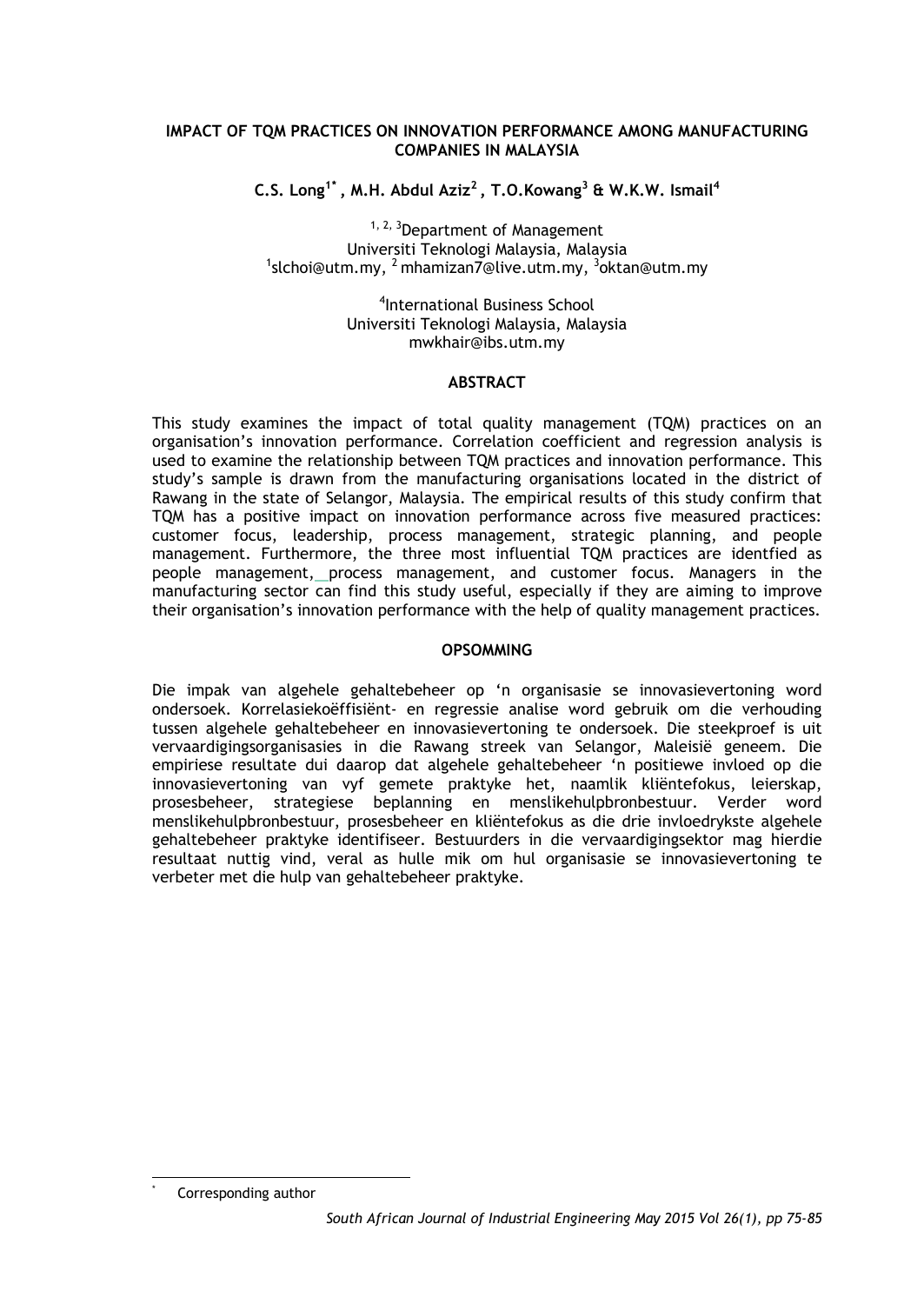## **1 INTRODUCTION**

This study investigates the relationship between total quality management (TQM) practices and the innovation performance of an organisation. In particular, this study considers the impact that particular elements have on innovation performance, since evidence on the linkage between these variables is insufficient [1,2]. Prajogo and Sohal [3,4] have stressed in their work that positive correlations exist between TQM and innovation performance.

This study is motivated by the need to examine the innovation performance of the manufacturing industry in Malaysia by focusing on the use of TQM practices. Malaysia has become one of the fastest growing developing countries, with significant growth rates recorded in the manufacturing sector over the last few decades. Based on information from the Malaysian Department of Statistics [5], the manufacturing industry now contributes approximately 40 per cent to Malaysia's gross domestic product (GDP). The manufacturing output has had an average annual increase of 12.9 per cent. In this regard, the study of the relationship between TQM and innovation performance is important because it provides a theoretically supported platform for the manufacturing industry in Malaysia to achieve greater outcomes. Therefore, this study aims to examine whether the application of TQM practices enables organisations to build their competence and competitiveness through innovation.

A few Malaysian researchers have revealed that strategic planning, customer focus, analysis of information, leadership, human resource management, and process management are associated positively with product innovation performance. Analysis of information is seen as an important TQM practice for improving a firm's innovation performance. Organisations can focus their efforts on these TQM practices in order to gain product innovation in a competitive environment [6]. However, the results are inconsistent, and are unable to tell us whether TQM practices are always related positively to innovation performance, particularly for organisations in Malaysia.

According to Hovgaard and Hansen [7], there are multiple definitions and perspectives of quality. Early research in this field examined primarily the concept of 'quality' from the aspect of 'conformance to specifications'. Such a view is flawed, however, because it fails to address the multi-dimensional nature of quality and the idea that 'conformance to specification' is only one of the key dimensions. Other key dimensions include reliability, durability, and customer satisfaction. For studies on the impact of quality on organisational performance, there are numerous possible dimensions that can be explored. In today's business environment, many researchers have argued that innovation must be added to the growing list of essential organisational performance metrics. However, as pointed out by Prajogo and Sohal [4], the empirical studies that support the relationship between TQM and innovation are still inconclusive.

Based on the study by Cormican and O'Sullivan [8], many organisations are unsuccessful in managing organisational innovation well. This is caused mainly by organisational innovation research that has not been done in a convincing and consistent manner with acceptable and reliable explanations. Consequently, ideas that could bring practical transformation cannot be captured and understood critically [9]. In addition, Chong and Rundus [10] and Leavengood [2] have also stressed that there is a lack of research that looks in-depth at the possible linkages between TQM practices and organisational performance. Within this context, organisational performance is taken as being equivalent to innovation performance. As made clear by Terziovski and Samson's work [11], innovation is representative of an organisation's performance when the number of new products produced are measured and when new processes are created to make work more efficient.

With the above-mentioned arguments, it is clear that a study of the relationship between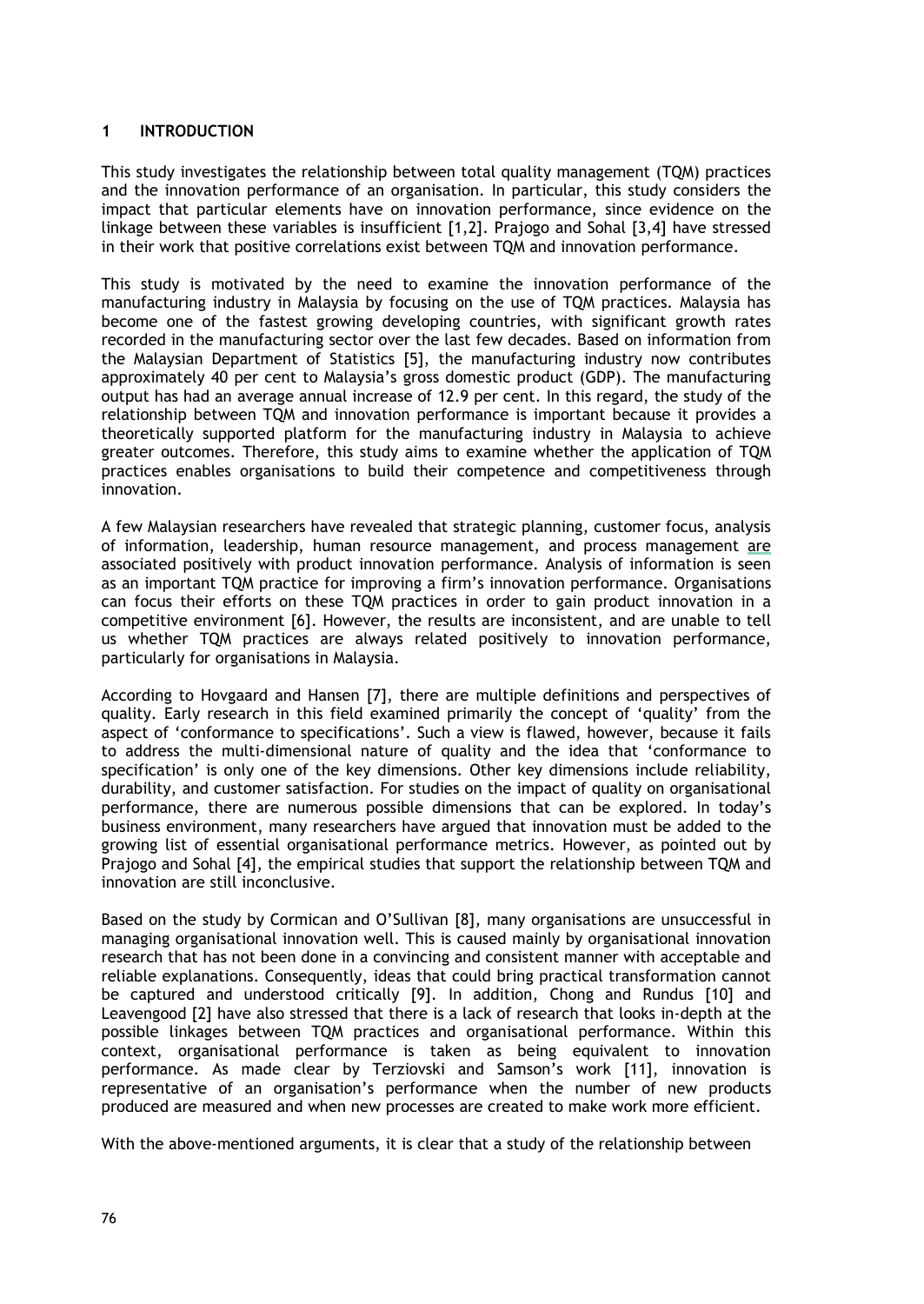TQM and innovation performance is necessary. Such a study needs to provide a theoretical yet practical platform to service and manufacturing organisations so that sustainable competitive advantages can be gained. As such, the research objectives of this study are:

- 1. to explore the relationship between TQM practices and innovation; and 2. to identify the TOM practices that have contributed significantly to inno
- 2. to identify the TQM practices that have contributed significantly to innovation.

This study will meet these research objectives by using a quantitative methodology. This research seeks to confirm whether all TQM practices chosen in this study are positively related to innovation performance.

#### **2 PREVIOUS STUDIES ON THE RELATIONSHIP BETWEEN TQM PRACTICES AND INNOVATION PERFORMANCE**

Studies of the relationship between quality and innovation are more recent and less extensive that those conducted on the relationship between quality and other measures of organisational performance. Moreover, the conclusions of such studies are often inconsistent. Although they different in some respects, both TQM and innovation share some similarities. For instance, the element of continuous improvement is the key feature of both TQM and innovation, as well as the element of an open culture. This indicates that an organisation that has TQM practices can be more innovative than organisations that do not implement such practices. In this regard, TQM is also a vehicle for organisations to become innovative. In short, TQM leads to innovation [1]. The nature of the relationship between TQM and innovation performance is still a much-debated issue; some researchers state that the relationship is positive while others indicate otherwise.

Researchers who support the notion that the relationship is positive have identified customer satisfaction as one of the core elements of TQM practices because it creates the momentum for organisations to be more innovative in developing and launching new products or creating new services [12]. Perdomo-Ortiz et al. [13] also support the argument that TQM favours the innovative capability of development. Prajogo and Sohal [14] conducted their study on managers from manufacturing and non-manufacturing companies in Australia. They was found that TQM had an impact on both product quality and product innovation performance, although the former had a stronger relationship with TQM. In addition, Pinho [15] revealed that the performance of small-to-medium enterprises (SMEs) is relevant to the practices of TQM. Some of the practices found to be critical for SMEs are leadership support, managerial training, customer focus, and a systematic process of quality assurance.

Pekovic and Galia's [16] study has also concluded that TQM improves innovation performance, putting specific emphasis on the contribution of dimensions to create an environment and culture that supports innovation. Moreover, quality systems improve innovation in dimensions such as customer orientation, employee involvement, human resources management, leadership, access to tools, meeting frequency, motivation, and team spirit. Santos-Vijande and Alvarez-Gonzalez [17] have also confirmed that TQM strongly influences technical and administrative innovation, regardless of turbulence in the market in which the organisation operates. As pointed out by these authors, the implementation of TQM in terms of people management and actively involving employees in organisational management may influence the company's basic mission and vision as it relates to their innovation performance. Furthermore, a similar study by Abrunhosa and Moura [18] on the footwear industry in Portugal has also discovered that TQM philosophies such as communication, supportive people management practices, and teamwork relate positively to the adoption of technological innovation. TQM practices will never be successful if employees fail to understand their purpose and meaning. Employees need to be reminded and pushed constantly to achieve the organisation's goals. The study of Ooi et al. [19] , which was based on managers working in manufacturing organisations in Malaysia, confirmed that innovation performance is closely linked with several TQM practices such as people management, process management, customer focus, and strategic planning. Cemal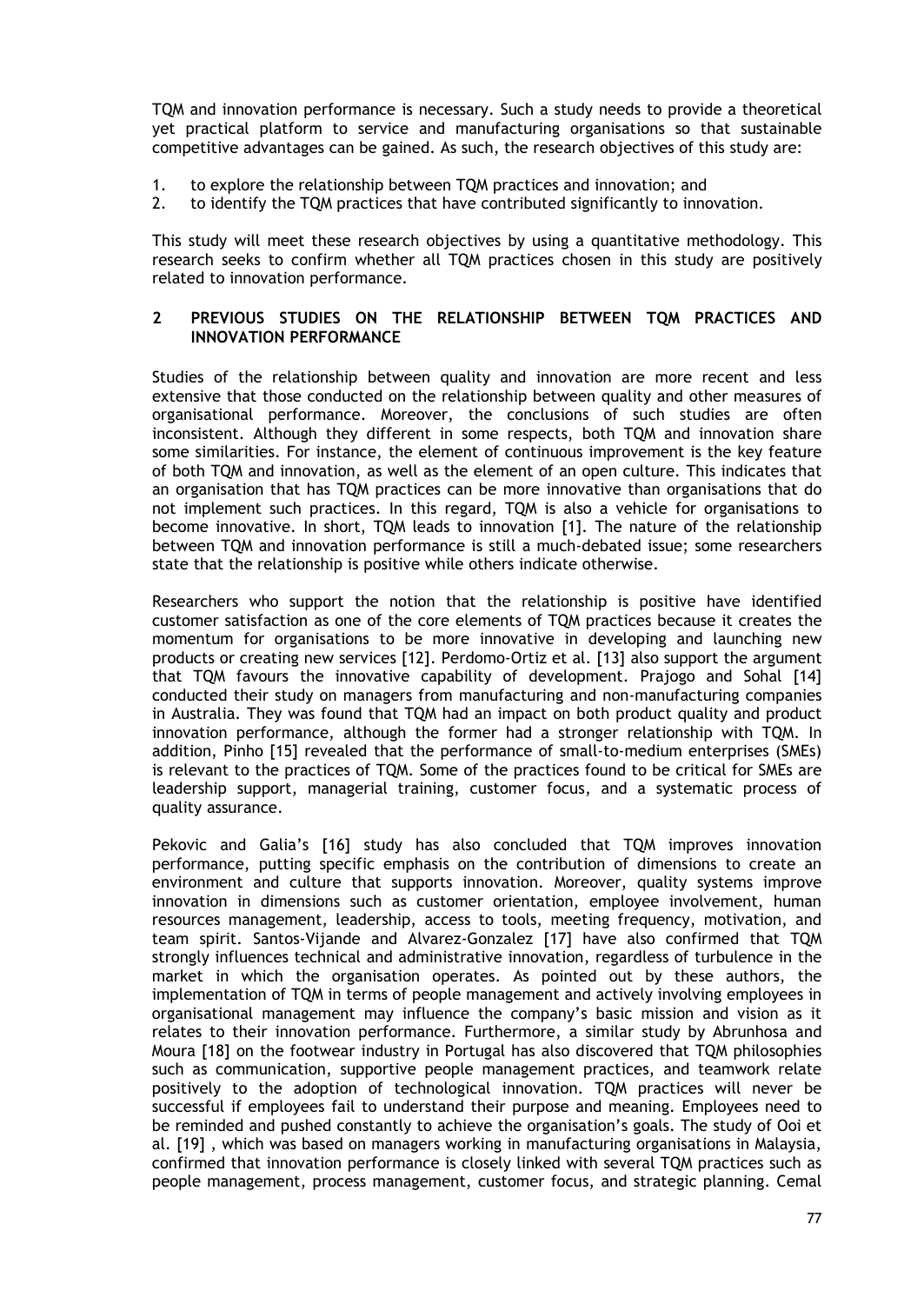et al. [20] conducted a questionnaire survey with 261 middle and upper level managers of 104 manufacturing, information technology, and service companies of varying sizes in Turkey. Their conclusions from this study corresponded with the conclusions of Ooi et al. [19] in Malaysia.

On the contrary, researchers who support the idea that TQM is correlated negatively with innovation [21] argue that customer focus is related significantly to product conformance or quality, and not to the latest or most innovative product. This negative correlation has been supported by Kim and Marbougne [22], Slater and Narver [23], and Wind and Mahajan [24]. Singh and Smith [1] have also concluded from their survey, conducted on 418 manufacturing organisations in Australia, that a negative relationship exists between TQM and innovation performance. This type of finding further complicates the implementation of TQM practices; and these contradictory results highlight the need for further examination of the linkage of the two variables. Such a negatively correlated perspective does not completely reject the idea that TQM may support and facilitate innovation to a certain extent; the failure of TQM may occur due to imperfection in carrying out practices at all levels of employees in the organisation.

## **3 CONCEPTUAL FRAMEWORK**

The conceptual framework of this study (see Figure 1) is based on the literature review above. This framework shows that TQM practices that serve as independent variables have a direct impact on the dependent variables, which are drawn from the innovation performance.



**Figure 1: Conceptual framework**

#### **4 RESEARCH METHOD**

This study has adopted a quantitative approach. Questionnaires were distributed to 123 respondents (executive level and above) from 35 small– and medium-sized manufacturing organisations in Malaysia, in order to gauge two major measures: TQM and innovation. The organisations are ISO-certified, and are located in the district of Rawang, Selangor, in Malaysia. They were selected randomly from the 2010 directory of the Federation of Malaysian Manufacturers in Selangor. The questionnaire, which followed that developed by Leavengood [2], consisted of 36 questions in seven different sections. The first five sections focused on TQM practices: leadership, strategic management, customer focus, process management, and people management. The remaining two sections focused on the measurement of innovation performance: product innovation and process innovation.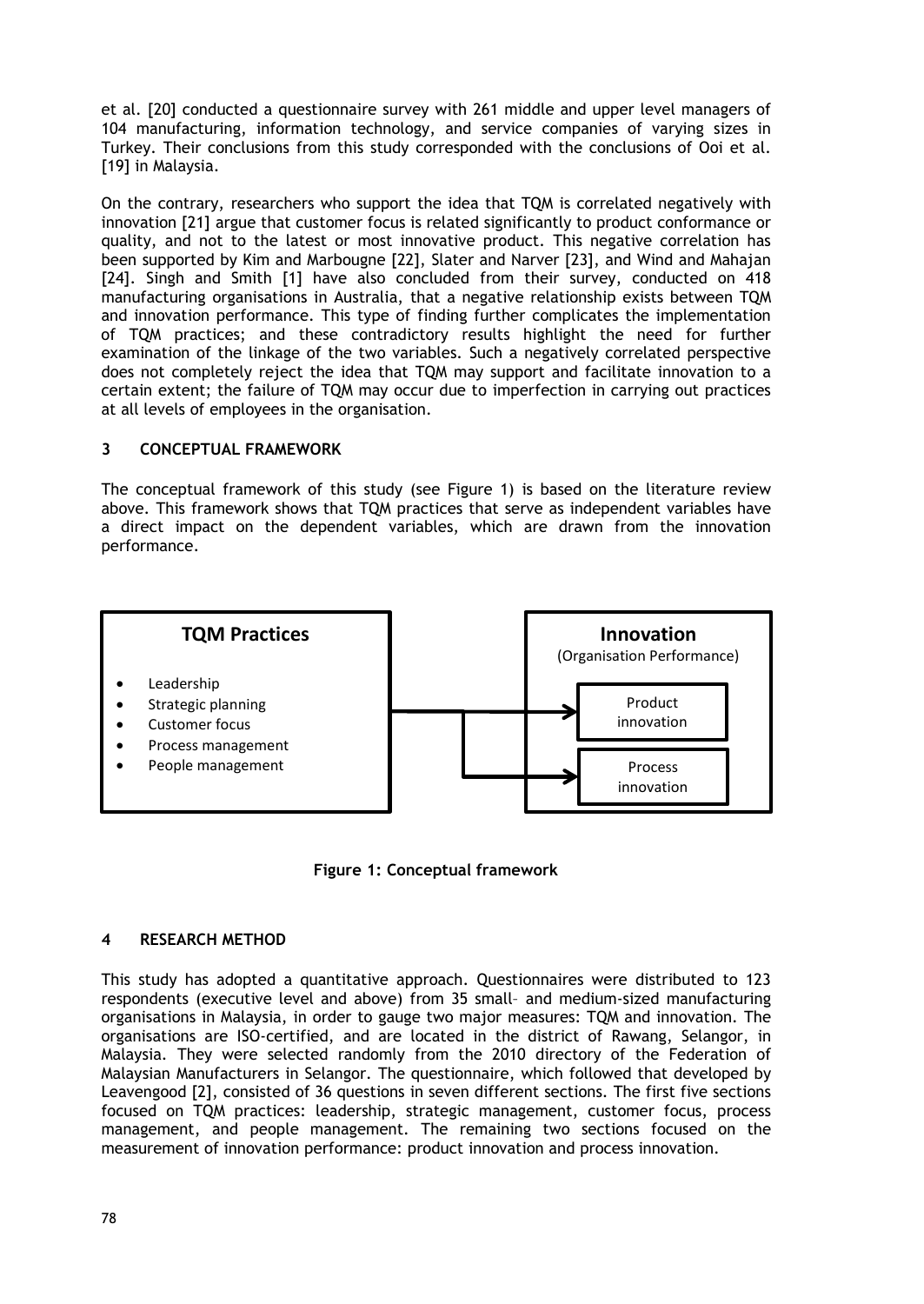## **4.1 Pilot test**

Pilot testing gauges the reliability of the measuring instrument, particularly in terms of the clarity of a questionnaire's content, so that the respondents' understanding is on a par with the intended meaning, in order to truly reflect their opinions. As such, the questionnaire was checked and edited to eliminate ambiguity before it was distributed for pilot testing to ten managerial level workers in manufacturing organisations. After the data collection for the pilot study had been completed, the reliability of the measurement scales were examined.

| Table 1: Reliability test |  |  |  |  |  |
|---------------------------|--|--|--|--|--|
|---------------------------|--|--|--|--|--|

| Variables          | Cronbach's Alpha |
|--------------------|------------------|
| Leadership         | 0.897            |
| Strategic planning | 0.785            |
| Customer focus     | 0.736            |
| Process management | 0.812            |
| People management  | 0.898            |
| Product innovation | 0.895            |
| Process innovation | 0.647            |

The results of the Cronbach's alpha for the TQM and innovation performance variables are shown in Table 1.

The Cronbach's alpha value is accepted once it exceeds 0.70. However, in some exploratory research, this may be decreased to 0.60 [25]. In this study, the Cronbach's alpha values have generally shown that the measurement scales are reliable.

#### **5 FINDINGS**

#### **5.1 Demographic information of respondents**

The response rate of this survey was 67.5 per cent. That means that out of 123 distributed questionnaires, only 83 were completed. Below is the demographic information of the respondents (Table 2).

| Gender                  | Frequency | %    |
|-------------------------|-----------|------|
| Male                    | 52        | 62.7 |
| Female                  | 31        | 37.3 |
| Total                   | 83        | 100  |
|                         |           |      |
| <b>Education level</b>  | Frequency | %    |
| Doctor of Philosophy    |           | 1.2  |
| Master's Degree         | 10        | 12   |
| First Degree/Equivalent | 61        | 73.5 |
| <b>Others</b>           | 11        | 13.3 |
| Total                   | 83        | 100  |
|                         |           |      |
| Age                     | Frequency | %    |
| Less than 30 years old  | 34        | 41   |
| 30 to 40 years old      | 39        | 47   |
| 41 to 50 years old      | 10        | 12   |
| 50 years old and above  | 0         | 0    |
| Total                   | 83        | 100  |
|                         |           |      |
| <b>Experience</b>       | Frequency | %    |
| Less than 5 years       | 28        | 33.7 |
| 5 to 15 years           | 41        | 49.4 |
| 16 to 25 years          | 13        | 15.7 |
| 26 years and above      |           | 1.2  |
| Total                   | 83        | 100  |

**Table 2: Demographic Information of respondents**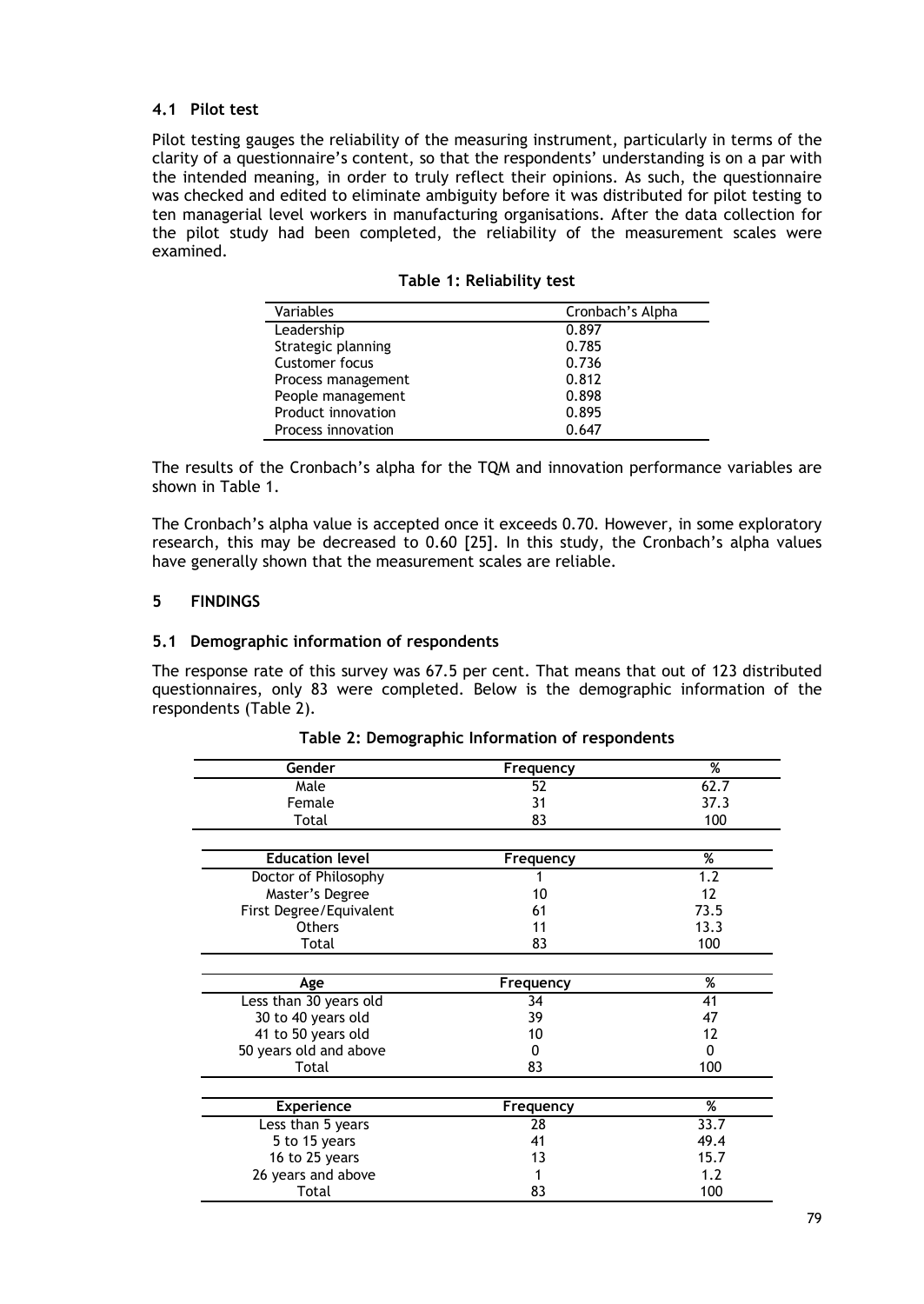#### **5.2 Normality test**

An assessment of the normality of data is required for many statistical tests because a normal dataset is an underlying assumption in parametric testing. For this purpose, data screening and transformation techniques are useful techniques for making sure that the data have been entered correctly and that the distributions of the variables are normal. If not, this may affect the validity of the results produced thereafter [26]. For this research, the normality testing results are shown in Table 3.

| <b>Variables</b>   | <b>Skewness</b> | <b>Kurtosis</b> |
|--------------------|-----------------|-----------------|
| Leadership         | $-0.788$        | $-0.497$        |
| Strategic planning | $-1.295$        | $-1.377$        |
| Customer focus     | $-1.208$        | $-0.853$        |
| Process management | $-1.481$        | $-0.333$        |
| People management  | $-0.818$        | $-0.929$        |

**Table 3: Normality test**

If the skewness and kurtosis values are between -1.96 and +1.96, it is assumed that the distribution is symmetrical. Although this does not necessarily indicate that the distribution is normal, it is a necessary condition for normality [26].

#### **5.3 Factor analysis**

Factor analysis is used as an exploratory technique when the researcher wishes to summarise the structure of a set of variables. On the other hand, confirmatory factor analysis (CFA) is appropriate for testing a theory about the structure of a particular domain [26]. In this study, CFA was done using SPSS. The results are shown in Table 4. Based on the study by Hoang et al. [12], the validity of each variable was examined using CFA, in order to eliminate items with weak loading coefficients (i.e., less than 0.5).

| Factors            | Items           | <b>Factor loading</b> |
|--------------------|-----------------|-----------------------|
| Leadership         | Q1              | 0.508                 |
|                    | Q2              | 0.708                 |
|                    | Q3              | 0.811                 |
|                    | Q4              | 0.820                 |
|                    | Q5              | 0.481                 |
| Strategic planning | Q6              | 0.614                 |
|                    | Q7              | 0.780                 |
|                    | Q8              | 0.677                 |
|                    | Q9              | 0.786                 |
| Customer focus     | Q10             | 0.606                 |
|                    | Q11             | 0.549                 |
|                    | Q12             | 0.625                 |
|                    | Q13             | 0.717                 |
|                    | Q14             | 0.418                 |
|                    | Q15             | 0.618                 |
| Process            | Q16             | 0.639                 |
| management         | Q17             | 0.562                 |
|                    | Q18             | 0.554                 |
|                    | Q19             | 0.475                 |
|                    | Q20             | 0.677                 |
|                    | Q <sub>21</sub> | 0.455                 |
| People             | Q <sub>22</sub> | 0.625                 |
| management         | Q23             | 0.563                 |
|                    | Q24             | 0.842                 |
|                    | Q25             | 0.821                 |
|                    | Q26             | 0.580                 |
| Product innovation | Q27             | 0.702                 |
|                    | Q28             | 0.572                 |
|                    | Q29             | 0.803                 |

**Table 4: Results of the factor analysis**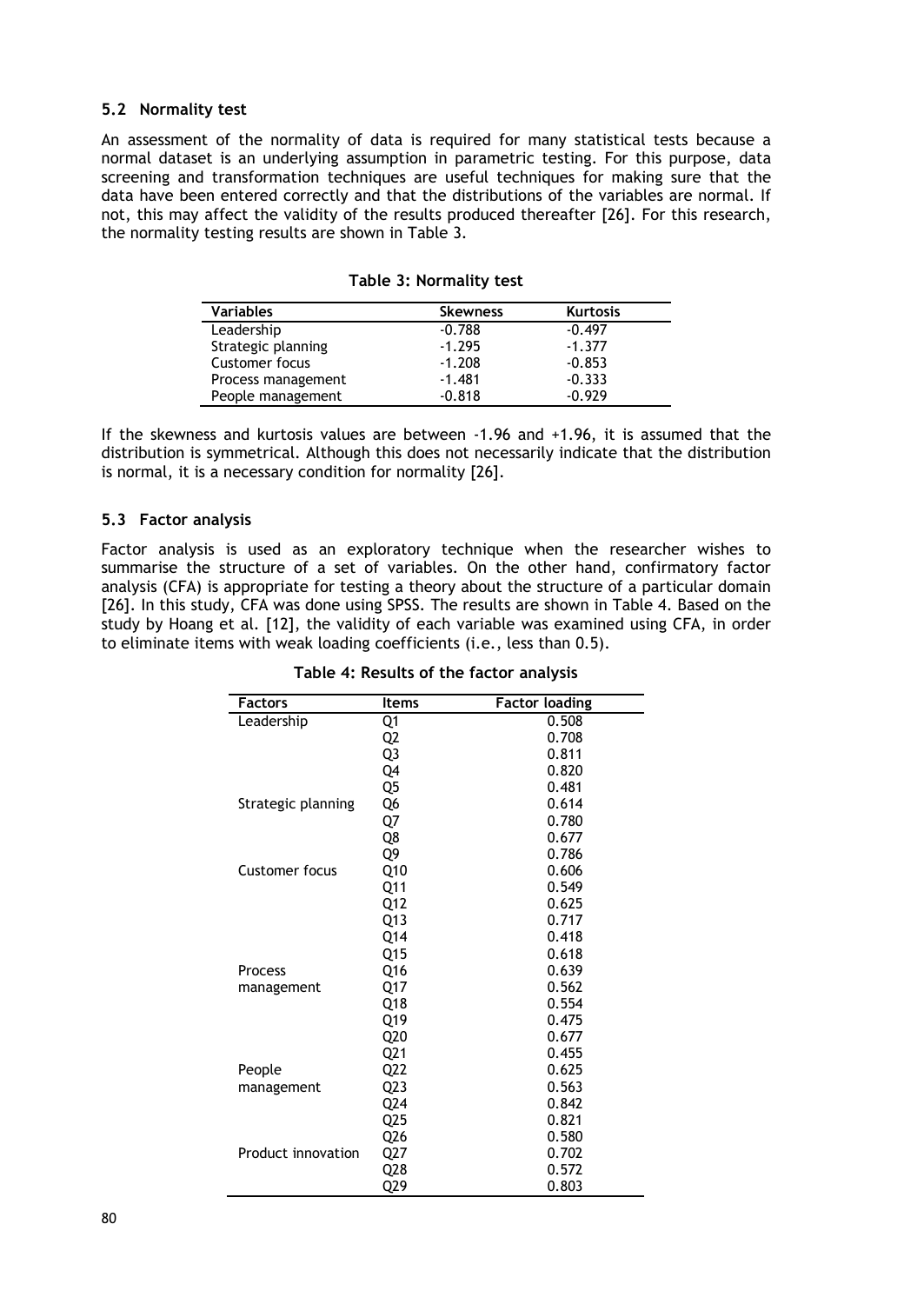|                    | Q30 | 0.840 |
|--------------------|-----|-------|
|                    | Q31 | 0.792 |
| Process innovation | Q32 | 0.588 |
|                    | Q33 | 0.807 |
|                    | Q34 | 0.695 |
|                    | Q35 | 0.636 |
|                    | 036 | 0.704 |
|                    |     |       |

Even though the factor loading for Questions 5, 14, 19, and 21 are less than 0.5, these questions are important for measuring the variables related to innovation performance, as indicated by Leavengood [2]. Also, according to Hair et al. [25], the loading is said to have met the minimum requirement when it is greater than 0.3. So these questions were retained.

#### **5.4 Correlational and multiple regression analysis**

Table 5 shows the results of the relationship between TQM practices and innovation performance. As clearly indicated in the table, all TQM practices are correlated significantly and positively with innovation performance.

Table 6 shows the results of the regression analysis that was conducted to find out which TQM practices have contributed significantly to innovation performance. The most important information here is the values of R-square or the adjusted R-square, because they represent the amount or percentage of variance explained collectively by the TQM practices concerning innovation performance. In this study, the values of R-square were 75.8 per cent; this indicates that the model is quite good in predicting innovation performance. The beta coefficients in the regression results were interpreted similarly to the results of correlation coefficients. The value of the beta coefficient shows the contribution of independent variables to dependent variables, which can be justified by looking at the significance level of the T-test result. The highest beta value of the standardised coefficient shows that people management contributes significantly to innovation performance  $(B = .441; p < 0.05)$ . Other significant variables include customer focus ( $\beta$  = .255; p < 0.05) and process management ( $\beta$  = .247; p < 0.05).

Prior to regression analysis, a multiple variable multicollinearity test was performed to gauge the tolerance value and the variance inflation (VIF). A tolerance of less than 0.20 or 0.10, and/or a VIF of 5 or 10 and above, indicates a multicollinearity problem [27]. The result of the multicollinearity test for this study showed that the tolerance value was higher than 0.10 and the VIF was below 10. There is thus no multicollinearity problem in this study, meaning that the result from the regression analysis is acceptable.

|                    | Innovation performance |      |  |  |
|--------------------|------------------------|------|--|--|
| Variable           |                        | Sig. |  |  |
| Leadership         | $.591**$               | .000 |  |  |
| Strategic planning | $.675**$               | .000 |  |  |
| Customer focus     | $.808**$               | .000 |  |  |
| Process management | .780**                 | .000 |  |  |
| People management  | .802**                 | .000 |  |  |
| Overall            | 831**                  | .000 |  |  |

| Table 5: Pearson r analysis |  |  |  |  |
|-----------------------------|--|--|--|--|
|-----------------------------|--|--|--|--|

 $**$  Sig. < 0.01 (two-tailed)

# **6 DISCUSSION AND CONCLUSION**

The discussion will focus on the two research objectives.

# *Objective 1: The relationship between TQM practices and innovation performance*

The relationship between total quality management practices and innovation performance is important if manufacturing organisations are to compete and gain competitive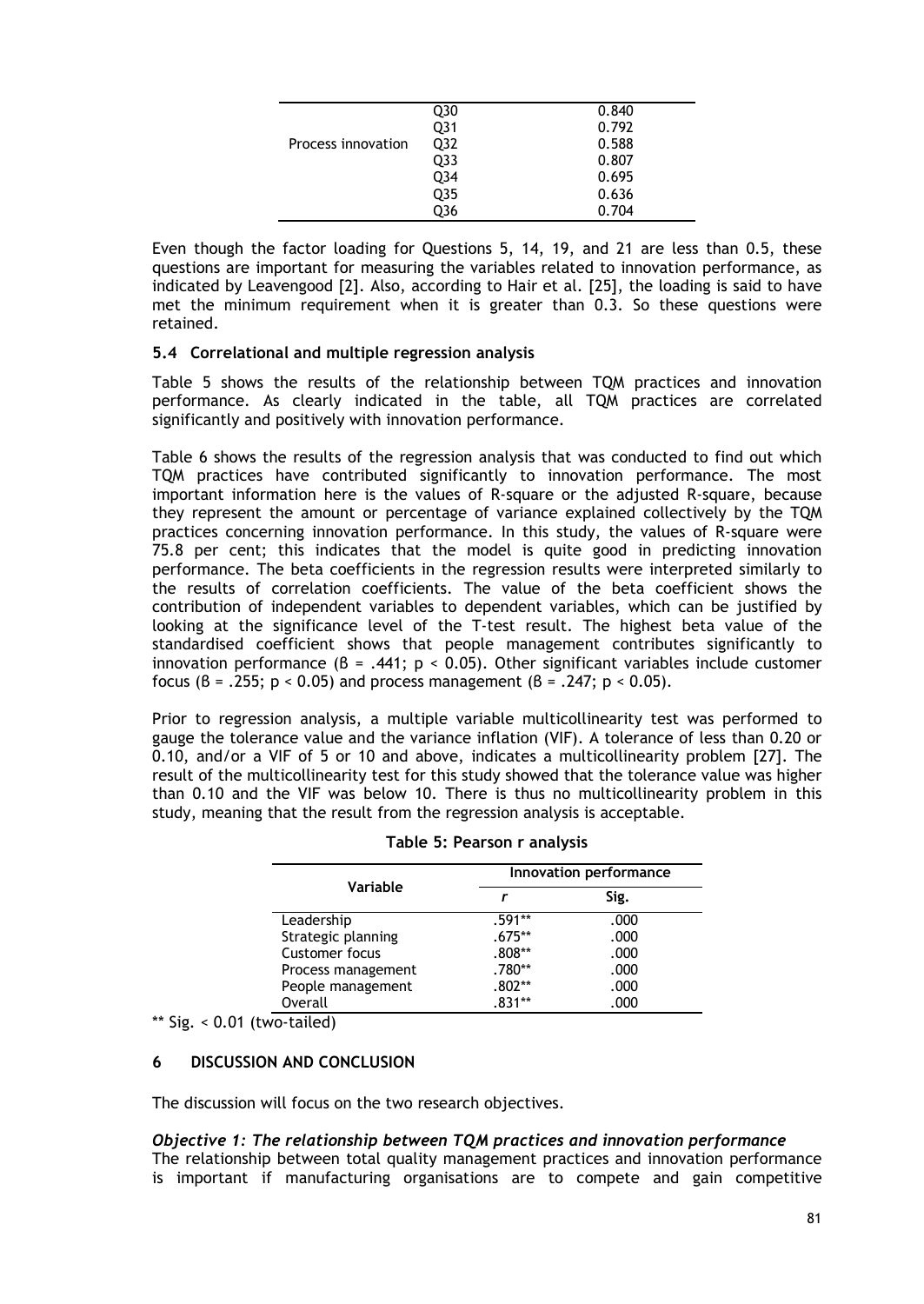advantage. In addition, it helps the organisation to be more innovative and to identify which TQM practices can significantly improve their innovation performance.

The strength and direction of this relationship was gauged using Pearson's correlation coefficient. The findings of this study showed that TQM practices are correlated positively and significantly with innovation performance. From the data collected, TQM practices contribute 83.1 per cent to both product and process innovation. This result is similar to that of Lee et al. [6], which also showed that TQM practices such as leadership, strategic planning, customer focus, information and analysis, human resource management, and

| Model              | R                              | R-square   |                              | Adjusted<br>R-square | Std. error of<br>the estimate |           |                            |
|--------------------|--------------------------------|------------|------------------------------|----------------------|-------------------------------|-----------|----------------------------|
|                    | .871 <sup>a</sup>              | .758       |                              | .742                 | .327                          |           |                            |
|                    |                                |            | Coefficients <sup>d</sup>    |                      |                               |           |                            |
| Model              | Unstandardised<br>coefficients |            | Standardised<br>coefficients | t                    | Sig.                          |           | Collinearity<br>statistics |
|                    | в                              | Std. error | <b>Beta</b>                  |                      |                               | Tolerance | <b>VIF</b>                 |
| (constant)         | .198                           | .255       |                              | .777                 | .439                          |           |                            |
| Leadership         | $-114$                         | .087       | $-.120$                      | $-1.322$             | .190                          | .382      | 2.616                      |
| Strategic planning | .104                           | .098       | .114                         | 1.159                | .250                          | .325      | 3.073                      |
| Customer focus     | .273                           | .142       | .255                         | 1.914                | .050                          | .178      | 5.632                      |
| Process management | .256                           | .119       | .247                         | 2.156                | .034                          | .240      | 4.166                      |
| People management  | .392                           | .081       | .441                         | 4.858                | .000                          | .381      | 2.626                      |

**Table 6 : Regression analysis**

a. Dependent variable: Innovation performance

process management are positively significant for innovation. Other studies that showed identical results include those of Hoang et al. [12] and Prajogo and Sohal [14].

Besides those findings, collaboration between all supply chain companies is important to ensure that the supplied products meet the established standard of quality. As such, TQM practices act as a stepping-stone to producing more competitive and innovative organisations that optimise resources and effectively reduce operational costs.

## *Objective 2: TQM practices that contribute significantly to innovation performance*

With the R-square values of 0.758, this study has shown that TQM practices can be predictors of innovative performance. In other words, 75.8 per cent of the changes in innovation can be explained by the changes in TQM practices. The results have confirmed that people management, customer focus, and process management are the crucial TQM practices that affect innovation performance. Being customer-focused drives employees to improve the innovativeness of the company's products in order to meet customer demand and attain customer satisfaction. This result contradicts that of Projogo and Sohal [3], who maintained that a customer-oriented perspective hinders companies from being broadminded, restraining their ability to be innovative, and thereby preventing them from being productive and effective. On the other hand, process management is related significantly to quality performance. In this regard, improvement in innovation should be emphasised in terms of standardisation, process control, documentation, and efficiency. The goal of process management in manufacturing is to reduce the process variation by establishing a quality control in the production process.

Being customer-focused and having sound people and process management practices is advantageous to a manufacturing organisation in different ways. To ensure that customers are happy and satisfied, market surveys can be done by producing consumer prototypes to collect their opinions on demands and requirements. In terms of people management, having the right person for the right job increases the efficiency of the provided training, as well as organisational performance. A sound process management is one with efficient production line layout, which can produce high-quality products within a stipulated period, in order to meet customer demand. In addition, the remarkable impacts of TQM practices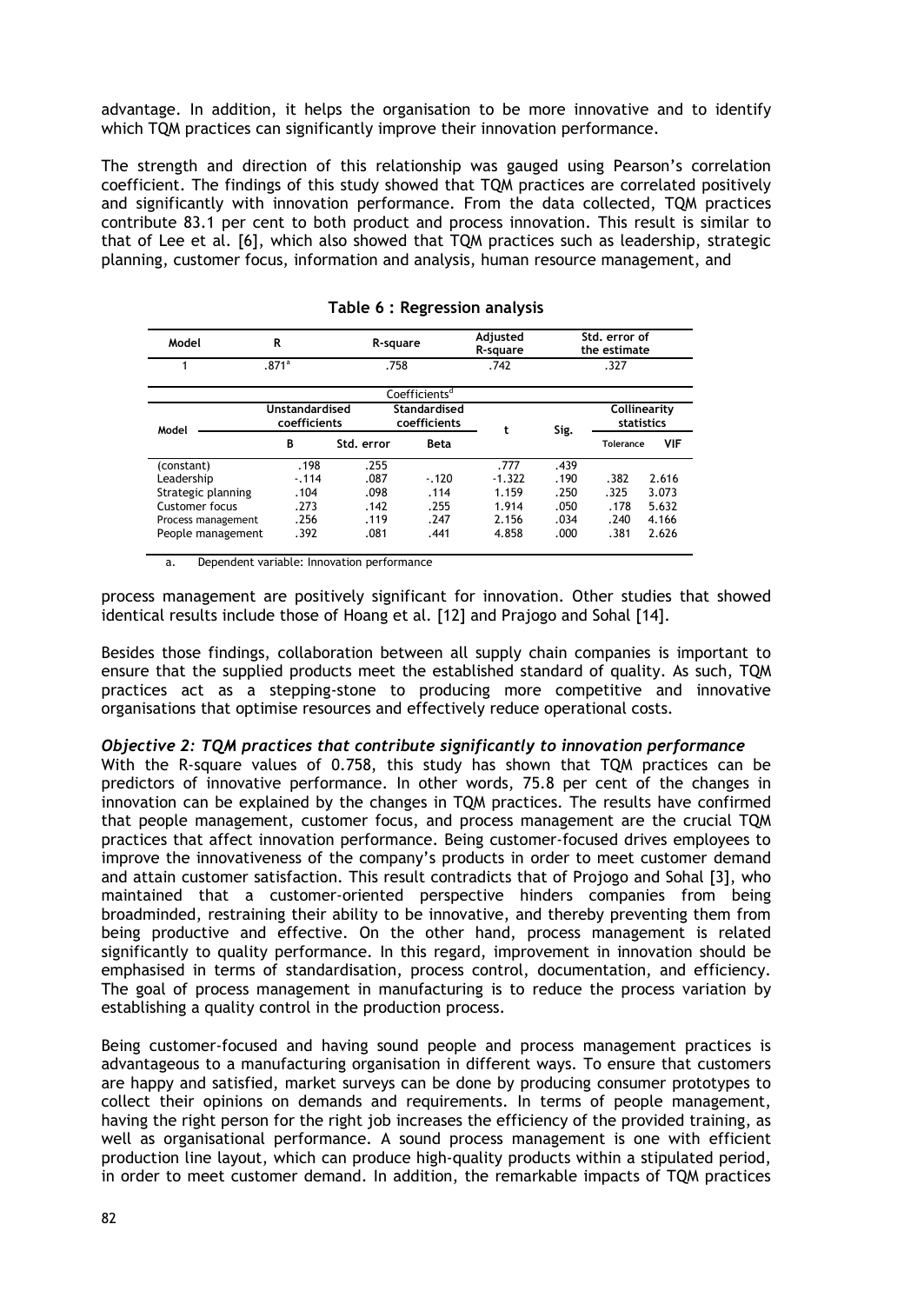on innovative performance, which this study has identified, confirm the findings of previous research [2,4,6,12-14,16,28-30].

## **6.1 Implication of practice**

The results of this study have indicated clearly that there are several important factors for managerial workers and organisations to take into consideration regarding innovation performance. In agreement with Hoang et al. [12], who stated that quality is a key factor in the strategy to achieve business success, this study has shown TQM to be key to manufacturing organisations' innovation performance and, ultimately, their business success.

In spite of the results shown in this paper, leadership remains an important element of an organisation. Quality leadership has a central role in influencing the organisation to raise its potential to achieve targets. In other words, leadership with knowledge-intensive service also influences day-to-day innovative behaviour [31]. The result of quality leadership will be an increase in the innovative capabilities of the employees and the organisation. Another important element is strategic planning. With due attention paid to the development of organisational and individual strategic objectives and to the action plan, the correct strategic planning will increase an organisation's rate of business success.

The importance of customer focus, process management, and people management in innovation performance was discussed earlier. Customers' expectations are met better when the manufacturing company produces an innovative and high-quality product. For this reason, continuous improvement is a high priority, and it should be implemented in the organisation's systems and employees' behaviour [32].

As a dimension that is related significantly to quality performance, process management that emphasises standardisation, process control, documentation, and efficiency [33] reduces process variation; ultimately, it helps to reduce the occurrences of unnecessary costs such as re-work and waste costs. Finally, the successful implementation of people management in TQM may potentially reduce the amount of turnover. The cost of hiring new employees is often higher than retaining current employees. Thus, when turnover is reduced, the company will also be able to benefit through cost-saving. Furthermore, strategic human resource management is core to the success of TQM because it can inspire innovative output among employees. Human resource professionals should play their roles as strategic partners and develop policies that can spur innovation performance in the organisation. One of the most important human resource practices is the compensation system, which should be linked relevantly with performance output, driving employees to achieve greatness through innovation. Employees who are able to provide new and sound ideas that help organisations to break down the barriers that block success should be rewarded in a fair manner.

#### **6.2 Implications of the research**

The results of this study have contributed greatly to understanding the relationship between TQM practices and innovation performance for the manufacturing industry in Malaysia, and the practices that have contributed significantly to innovation performance. The results also suggest that further research should examine the impact of TQM practices on innovation performance in relation to other settings and other innovative elements such as marketing and servicing innovation. This is in line with the view that different sectors and industries may produce different results; but the identification and assessment of more radical innovations is possible through extensive study.

Second, though this study has confirmed the positive relationship between TQM practices and innovation performance, future research must examine how these two parameters are significantly similar to and different from each other. It is therefore suggested that the influence of decision-making at managerial level be compared with enhanced TQM practices that have led to better and sustained innovation performance. It is very likely that these decision paths differ greatly and depend on a number of contingencies. A good starting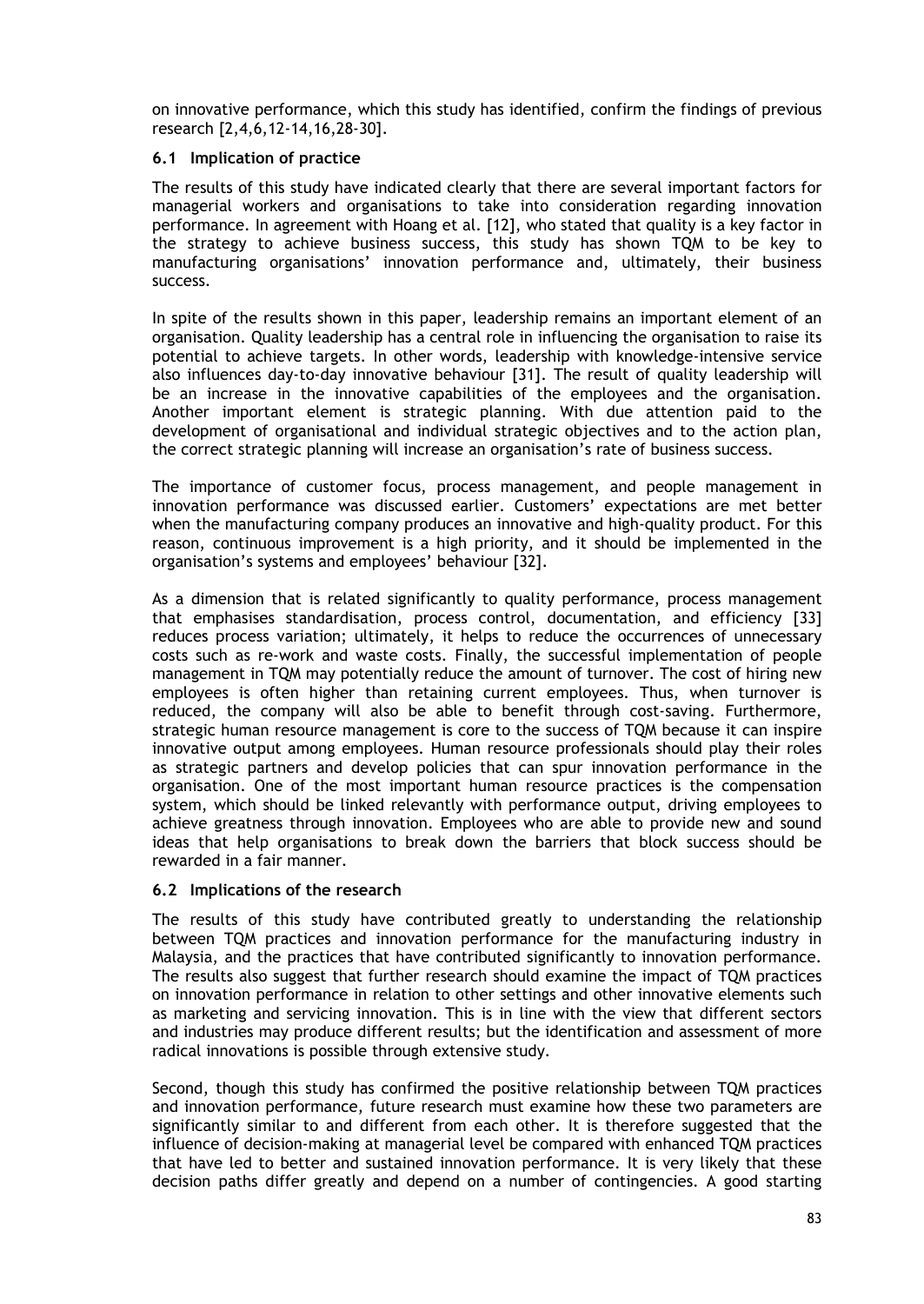point for future research would be to examine the networks of these two constructs. The vast body of innovation performance research could benefit greatly from any insight resulting from this review.

The results of this study are also beneficial to the manufacturing industry in Malaysia because they can help organisations to identify the TQM practices that are crucial to their innovation performance.

Finally, this research has indicated that organisations that implement TQM practices have demonstrated improved product quality and innovation. Nevertheless, more related studies are needed in the future to broaden current understanding of the factors that contribute to improved innovation performances.

#### **ACKNOWLEDGEMENTS**

The authors wish to acknowledge the Malaysian Ministry of Higher Education and the University Teknologi Malaysia (Vot.4F349) for supporting and sponsoring this publication through its research grant.

# **REFERENCES**

- [1] **Singh, P.J. & Smith, A.J.** 2004. Relationship between TQM and innovation: An empirical study. *Journal of Manufacturing Technology Management*, 15(5), pp. 394-401.
- [2] **Leavengood, S.A.** 2011. *Identifying best quality management practices for achieving quality and innovation performance in the forest products industry*. Portland State University, Engineering Management. East Eisenhower Parkway: ProQuest LLC.
- [3] **Prajogo, D.I. & Sohal, A.S.** 2001. TQM and innovation: A literature review and research framework. *Technovation*, 21(9), pp. 539-558.
- [4] **Prajogo, D. & Sohal, A.** 2004. The multidimensionality of TQM pratices in determining quality and innovation performance: An empirical examination. *Technovation*, 24(6), pp. 443-453.
- [5] **Department of Statistics, Malaysia.** 2013. *National accounts: Gross Domestic Product (GDP).* Retrieved **from the contract of the contract of the contract of the contract of the contract of the contract of the contract of the contract of the contract of the contract of the contract of the contract of the contract o** http://www.statistics.gov.my/portal/index.php?option=com\_content&view=article&id=1589&Ite mid=111&lang=en. Accessed on 1st of September 2014.
- [6] **Lee, V.-H., Ooi, K.-B., Tan, B.-I. & Chong, A.Y.-L.** 2010. A structural analysis of the relationship between TQM practices and product innovation. *Asian Journal of Technology Innovation*, 18(1), pp. 73-96.
- [7] **Hovgaard, A. & Hansen, E.** 2004. Innovativeness in the forest product industry. *Forest Products Journal*, 54, pp. 26-33.
- [8] **Cormican, K. & O'Sullivan, D.** 2004. Auditing best practice for effective product innovation management. *Technovation*, 24(10), pp. 819-829.
- [9] **Adams, R., Bessant, J. & Phelps, R.** 2006. Innovation management measurement: A review. *International Journal of Management Review*, 8(10), pp. 21-47.
- [10] **Chong, V.K. & Rundus, M.J.** 2004. Total quality management, market competition and organizational performance. *The British Accounting Review*, 36, pp. 155-172.
- [11] **Terziovski, M. & Samson, D.** 1999. The link between total quality management practice and organization performance. *International Journal of Quality & Reliability Management*, 163), pp. 226-237.
- [12] **Hoang, D.T., Igel, B. & Laosirihongthong, T.** 2006. The impact of total quality management on innovation - Findings from a developing country. *International Journal of Quality & Reliability Management*, 23, pp. 1092-1117.
- [13] **Perdomo-Ortiz, J., Benito, J.G. & Galenda, J.** 2006. Total quality management as a forerunner of business innovation capability. *Technovation*, 26, pp. 1170-1185.
- [14] **Prajogo, D. & Sohal, A.** 2003. The relationship between TQM practices, quality performance, and innovation performance: An empirical examination. *International Journal of Quality & Reliability Management*, 20(8), pp. 901-918.
- [15] **Pinho, J.C.** 2008. TQM and performance in small medium enterprises: The mediating effect of customer orientation and innovation. *International Journal of Quality & Reliability Management*, 25(3), pp. 256-275.
- [16] **Pekovic, S. & Galia, F.** 2009. From quality to innovation: Evidence from two French employer surveys. *Technovation*, 29, pp. 829-842.